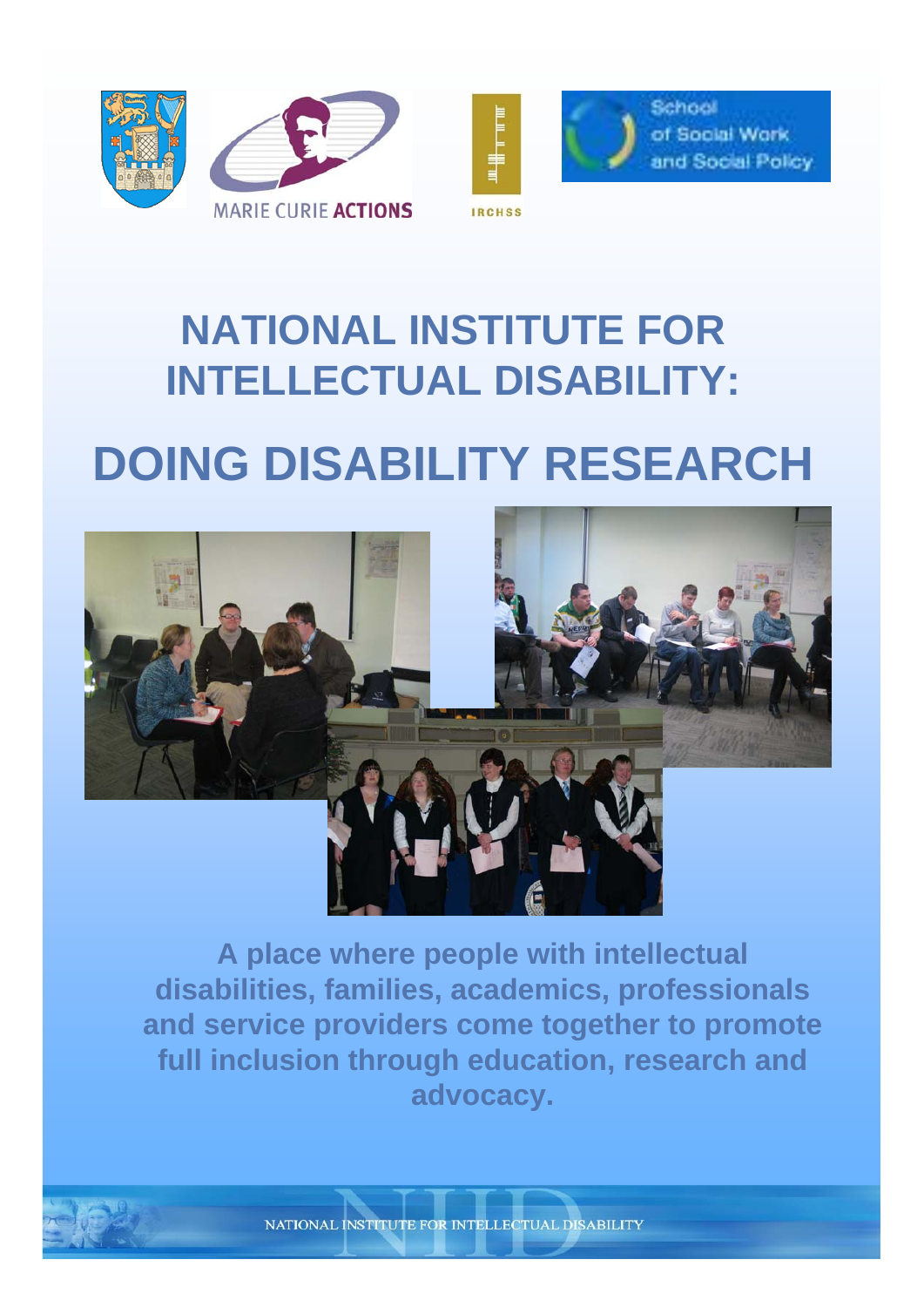#### **ADVISORY COMMITTEE**

**Chairperson:** Professor Roy McConkey, Institute of Nursing Research, University of Ulster

**Professor Dorothy Atkinson** - Open University, UK **Dr. Nick Blitz** - Camphill Communities of Ireland **Lizzie Breen** - Moore Abbey **Lorna Corrigan** - Camphill Communities of Ireland **Dr. Philip Curry** - NIID / School of Social Work and Social Policy, Trinity College **Helen Donnelly** – Alumni member **Professor PJ Drudy** - Trinity College Dublin (TCD) **Frieda Finlay** - Inclusion Ireland, Family Member **Stephanie Fitzgerald** – NIID, TCD **Josephine Flaherty** - Brothers of Charity Galway **Professor Robbie Gilligan** - School of Social Work and Social Policy, TCD **Seamus Greene** - National Parents & Siblings Association **Colin Griffiths** - School of Nursing & Midwifery, TCD **Patricia Groome** – Family Member **Dr. Carol Hamilton** – NIID, TCD **Professor Kelley Johnson** - Norah Fry Institute, University of Bristol **Mary Kealy** - Brothers of Charity, Ennis

**Dr. Máire Leane** - Department of Applied Social Studies, University College Cork (UCC) **Dr. Evelyn Mahon** - School of Social Work and Social Policy, TCD **Dr. Hasheem Mannan** – NIID, TCD **Dr. Bob McCormack** - Dara Services **Joe McGrath** - Brothers of Charity, Ennis **Mary Moreira** – Family Member **Tom Murray** – Family member **Dr. Patricia O'Brien** – NIID, TCD **Molly O'Keeffe** – NIID, TCD **Tim O'Connell** – SEASAMH, Kilkenny **Professor Gerard Quinn** – Centre for Disability Law and Policy, NUI Galway **William Roberts** – Prosper Fingal **Dr. Michael Shevlin** - School of Education, TCD **Jean Spain** –Inclusion Ireland, Family Member **Edel Tierney** - National Federation of Voluntary Bodies **Karina Wallis** - Moore Abbey **Professor Patricia Noonan Walsh –** Centre for Disability Studies, UCD Ireland **Dr. Jan Walmsley** – Disability Consultant, UK **Derek Watson** – SOS Kilkenny **Marie Wolfe** - Brothers of Charity, Galway

#### **RESEARCH TEAM**

**Principal Investigator:** Dr. Patricia O'Brien, Project Coordinator **Research Advisors:** Professor Roy McConkey, Institute of Nursing Research, University of Ulster

Dr. Philip Curtis, School of Social Work and Social Policy, TCD

#### **Marie Curie Post Doctoral Fellows: 2007- 2009**

Dr. Carol Hamilton, Coordinator, Story to Tell Project Stage 1 Dr. Hasheem Mannan, Coordinator, Family Study Stage 1

#### **2009- 2011**

Dr. Darren Chadwick Dr. Edurne Garcia Iriarte

University, Australia

Professor Barrie O'Connor, Griffith

Dr. Jan Walmsley, Disability Consultant, UK

#### **Visiting Marie Curie Research Fellows for periods up to 6 months 2007- 2011**

Professor Dorothy Atkinson, Open University, UK Deborah Espiner, University of Auckland, New Zealand Professor Tom Keating, Latrobe University, Victoria, Australia Professor Roy McConkey, Institute of Nursing Research, University of Ulster

#### **Researchers**

Zoë Hughes, IRCHSS PhD Scholar, A Story to Tell Project Coordinator Stage 1 (from Jan-2009) Grace Kelly, Research Assistant, A Story to Tell Project, PhD Candidate UCC Mary McNamee, Summer Research Intern, All We Want to Say Project 2008 Leah Quinlivan, Summer Research Intern, All We Want to Say Project 2008

**Research Administrators:** Stephen Curtis (2007- 2008) and Sarah Jones (from 2008)

**Acknowledgements:** We acknowledge self-advocates and family members who have acted as coresearchers in the facilitation of focus groups across all Ireland with great dedication and effort. We would also like to acknowledge the staff of Trinity College Dublin, service agency and management staff who have supported these projects over the last two years.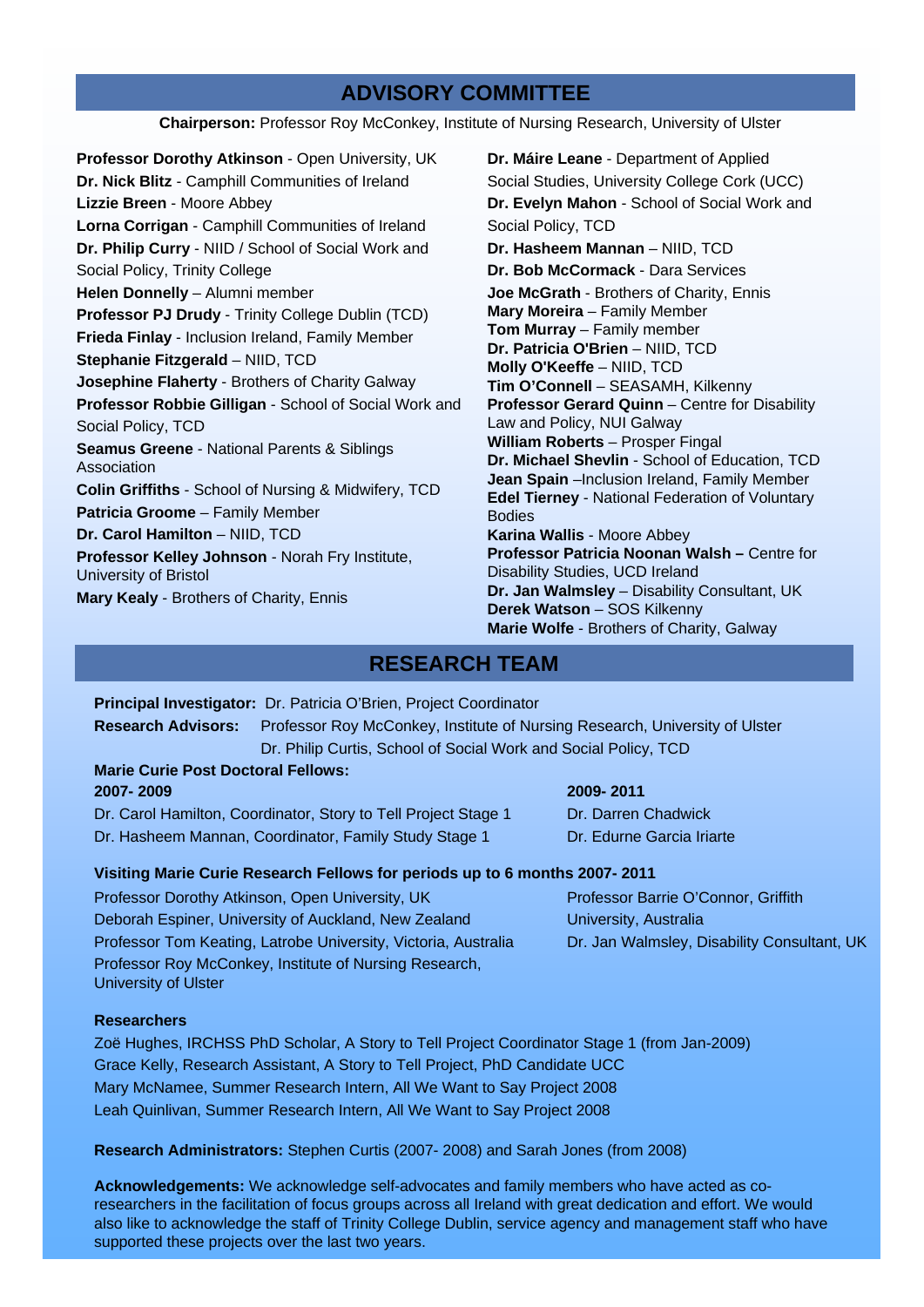## **BACKGROUND TO THE DOING DISABILITY RESEARCH PROJECT**

In 2004, the National Institute for Intellectual Disability was launched with the mission of Inclusion through Education, Research and Advocacy.



In relation to research, it was important that an inclusive approach be taken where people with intellectual disabilities and their families were involved in all stages of the research project.

The Doing Disability Research project has provided such an opportunity where people with the lived experience of disability have ownership over the project through being involved in:

- an advisory committee;
- **framing the research questions;**
- collecting data, discussing, and disseminating the findings.





**MARIE CURIE ACTIONS** 

The European Union (EU) through a Marie Curie initiative has funded the project for four years in which four post doctoral fellows, and five visiting international researchers have joined the National Institute for Intellectual Disability (NIID) in working collaboratively with self advocates and family members to research:

## **What life is like for people with intellectual disabilities and their families in Ireland?**

The overall project is aimed at building links within an Irish context between research, policy, and practice through the following projects:

- A Story to Tell: A Life Story project
- All We Want to Say: A National survey of people with Intellectual Disabilities

 A National survey of family members with a son or daughter with intellectual disabilities

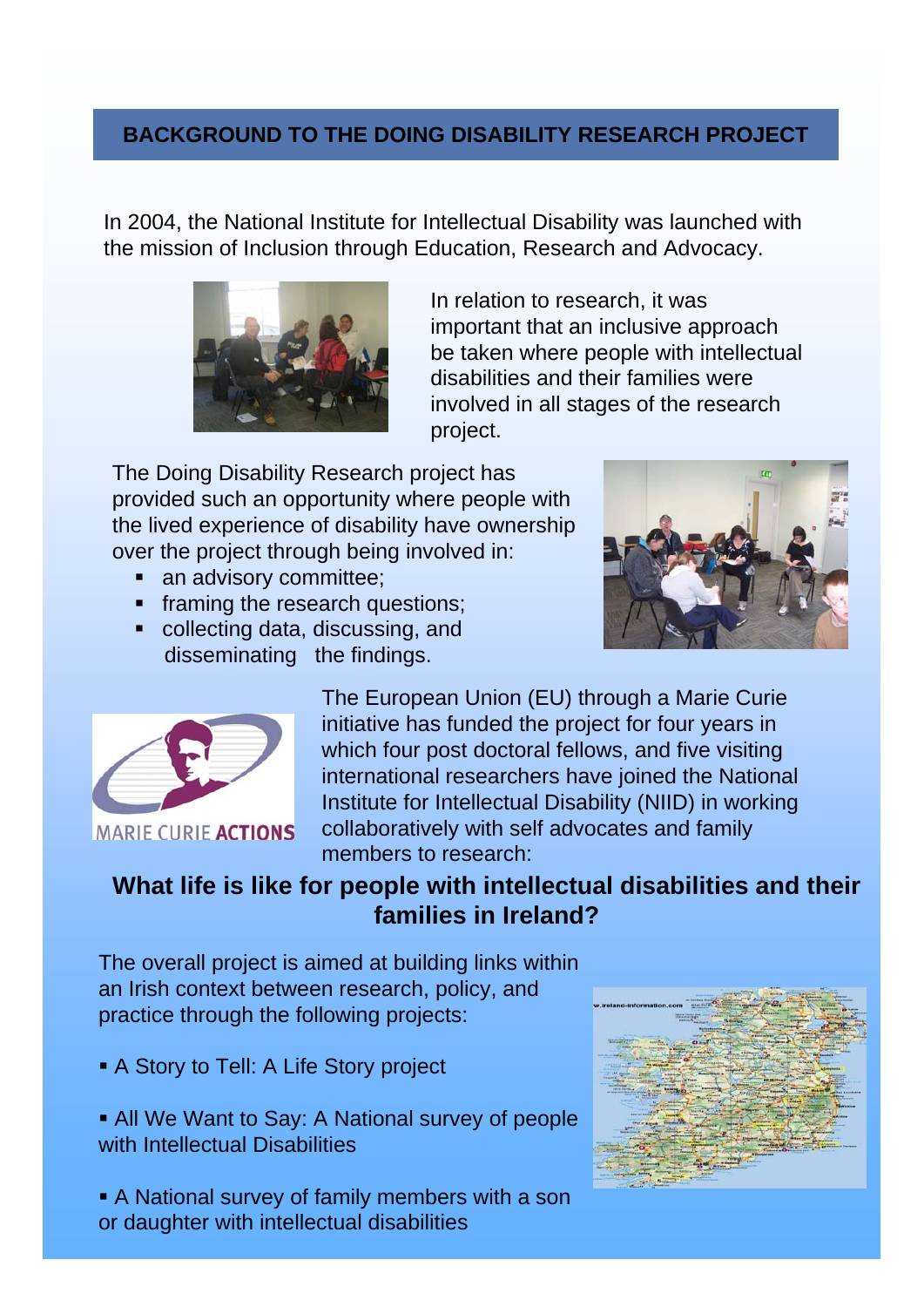## *ALL WE WANT TO SAY:*

#### **A NATIONAL SURVEY OF PEOPLE WITH INTELLECTUAL DISABILITIES**

## **Why?**

To find out what life is like for people with intellectual disabilities in Ireland. To ensure that people with intellectual disabilities have an active voice in determining how they live their lives.

## **How?**

 A core group of people with intellectual disabilities joined a NIID research advisory committee.

 The group decided on a set of questions about *What was life like in Ireland for people with intellectual disabilities* and what could be better.

**The core group with NIID researchers hosted a** training day for people with intellectual disabilities on co-facilitating focus groups.

 People with intellectual disabilities co-facilitated 16 focus groups in the Republic and 7 in Northern Ireland.

 Facilitators of focus groups and NIID researchers identified and validated what people said in the focus groups.





## **So far- Emerging Themes**

Across the country people talked about: **How things could be different but how they,** themselves, were no different.

**How they, like everyone else, needed to** *belong through being…*

- … a paid employee
- … a decision maker
- … a self advocate
- ... a partner in a relationship
- ... a house owner, flat mate
- ... a respected citizen
- ... a money manager
- ... a good communicator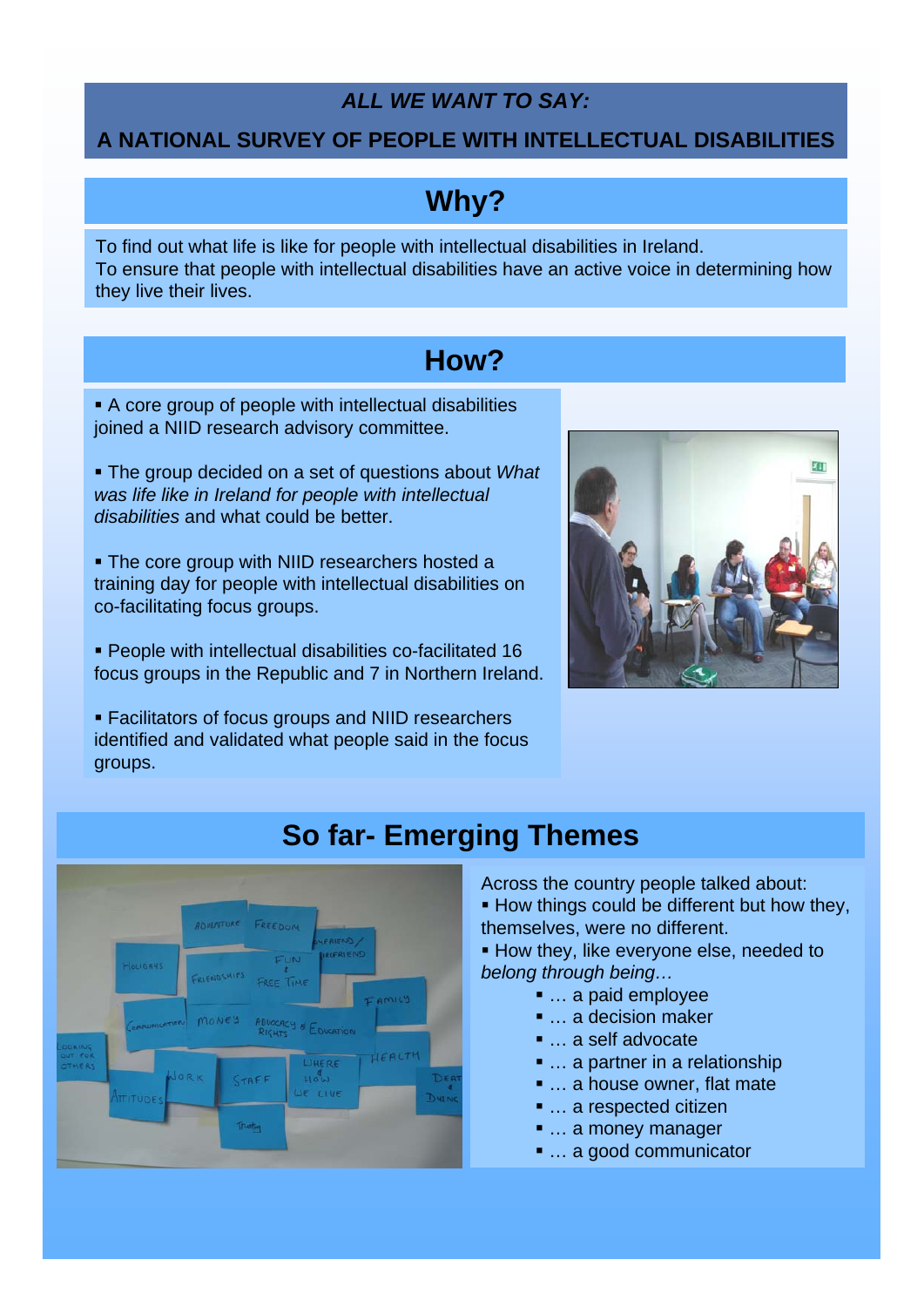**People with intellectual disabilities were looking to a different future, a future where they could come in from the** *outside* **to take control and have choice over their own destinies so that they did not exist in two different worlds: the service world and that of the community, but rather their own world.** 



#### **What next?**

- The research team is planning to:
	- Create a presentation to communicate these findings to advocacy groups, government officials and service agencies throughout Ireland.
	- Ask these groups for their opinions on how they think things can change.
	- Release an accessible report for all stakeholders that:
		- **outlines how to promote** change for the better for people with intellectual disabilities.

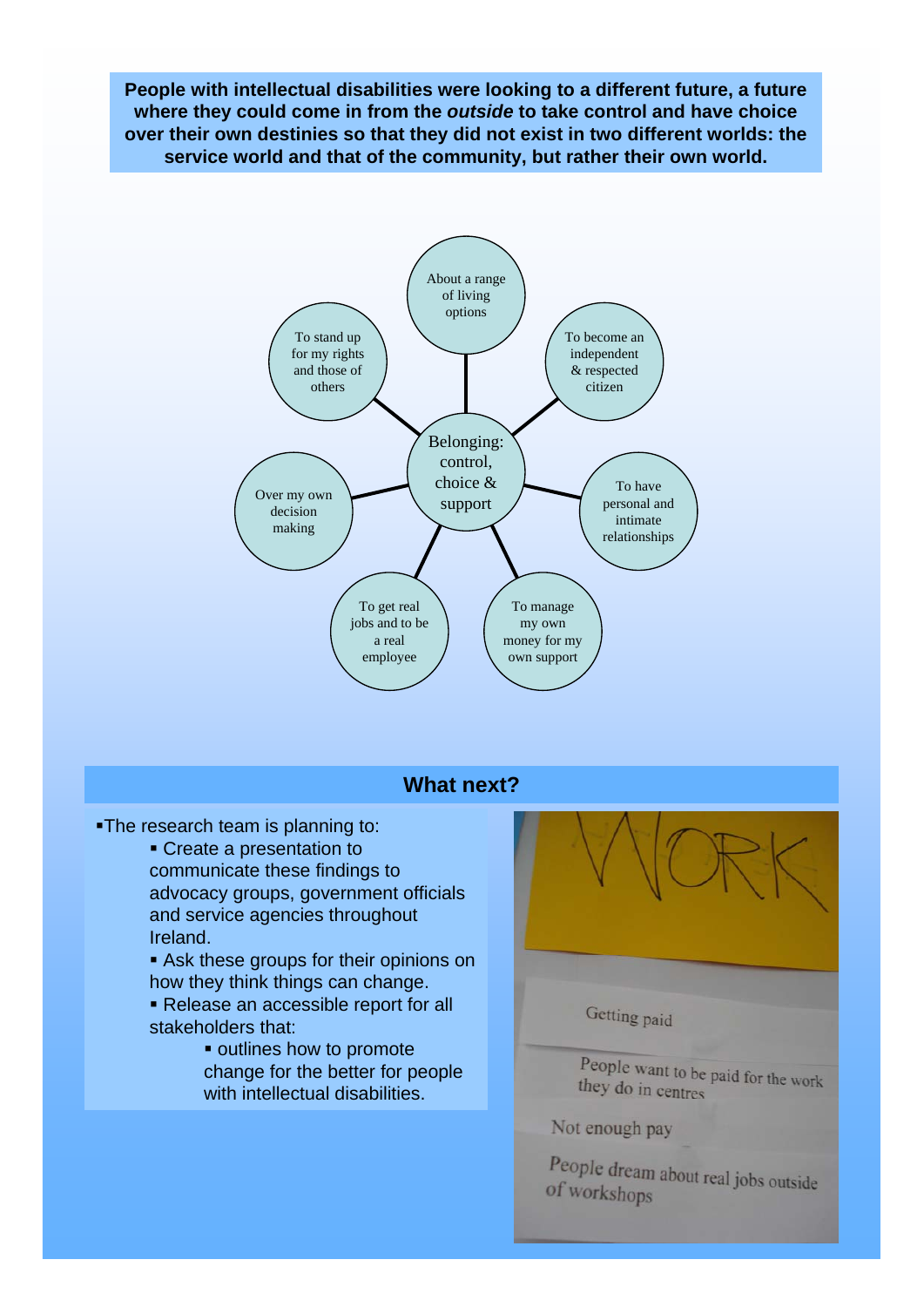## **"A Story to Tell"- Lifestories of Older People with Intellectual Disabilities in Ireland**

## **Why?**

 Storytelling is a very important part of Irish history and culture. People identify with other people through the telling and hearing of stories that share commonalities, but also share differences.

**People with disabilities often have their stories told for them by other people- staff,** family members and researchers.

 These stories are a source of great learning for frontline staff, researchers, people with disabilities and members of the general public. They are adding to the knowledge of Irish social history, and also to the history of people with intellectual disabilities in Ireland.

## **What?**

- **Support older people with intellectual** disabilities to tell their life-stories.
- **Develop a website to house these** stories so they become a valuable social record of Irish history that is accessible to other people with intellectual disabilities, family members and supporters and members of the wider community.



## **How?**

- We approached service providers and people with intellectual disabilities and made presentations on the project.
- Researchers talked to people about the issues, both the positive and negative around telling their story.
- **People chose the sequence and the** content of their stories.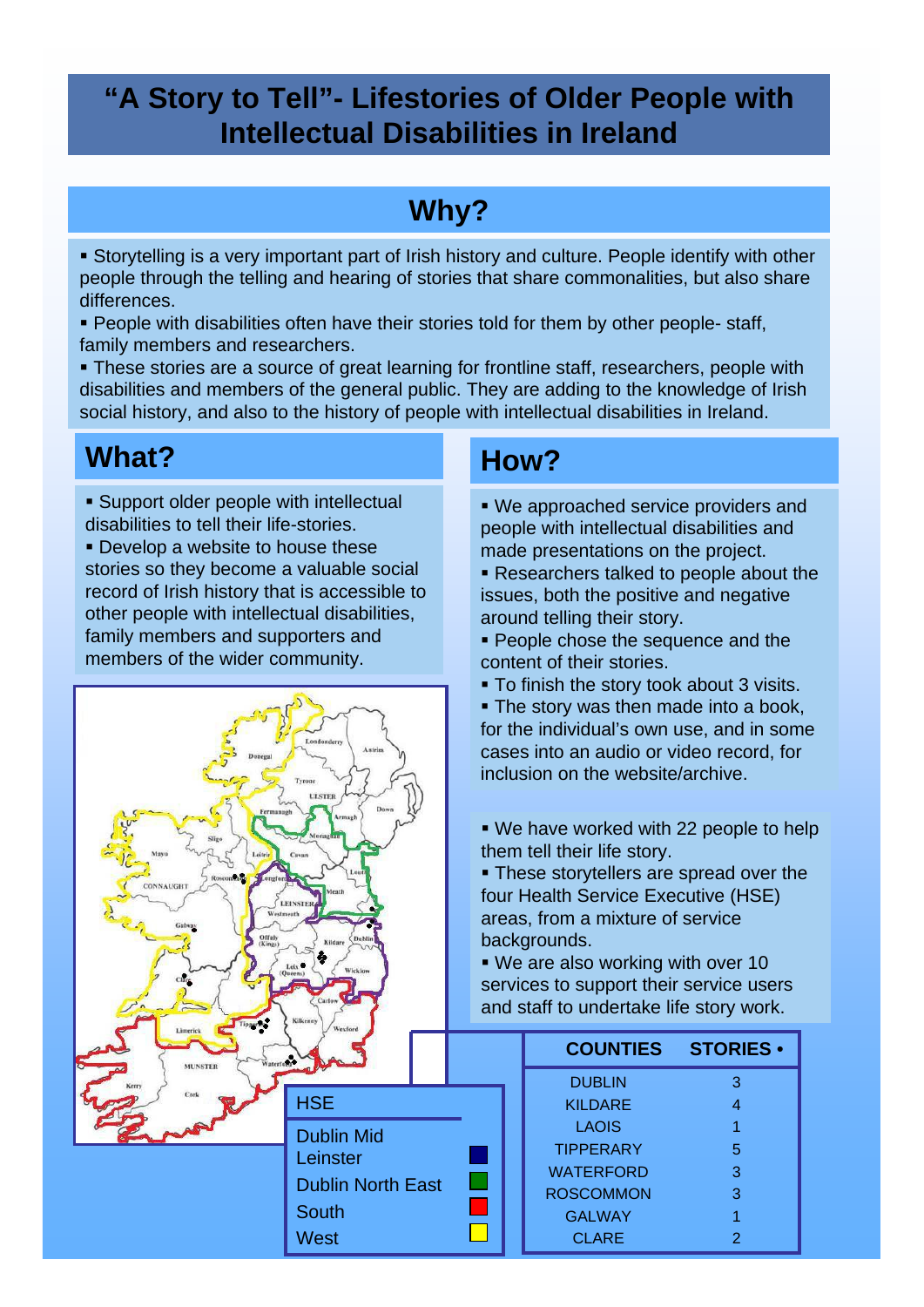## **So far- Emerging Themes**

There are many themes that have emerged from the stories. A sample of these are below, using quotes from the stories that the storytellers have agreed to make available to the public.

#### **Life in services**

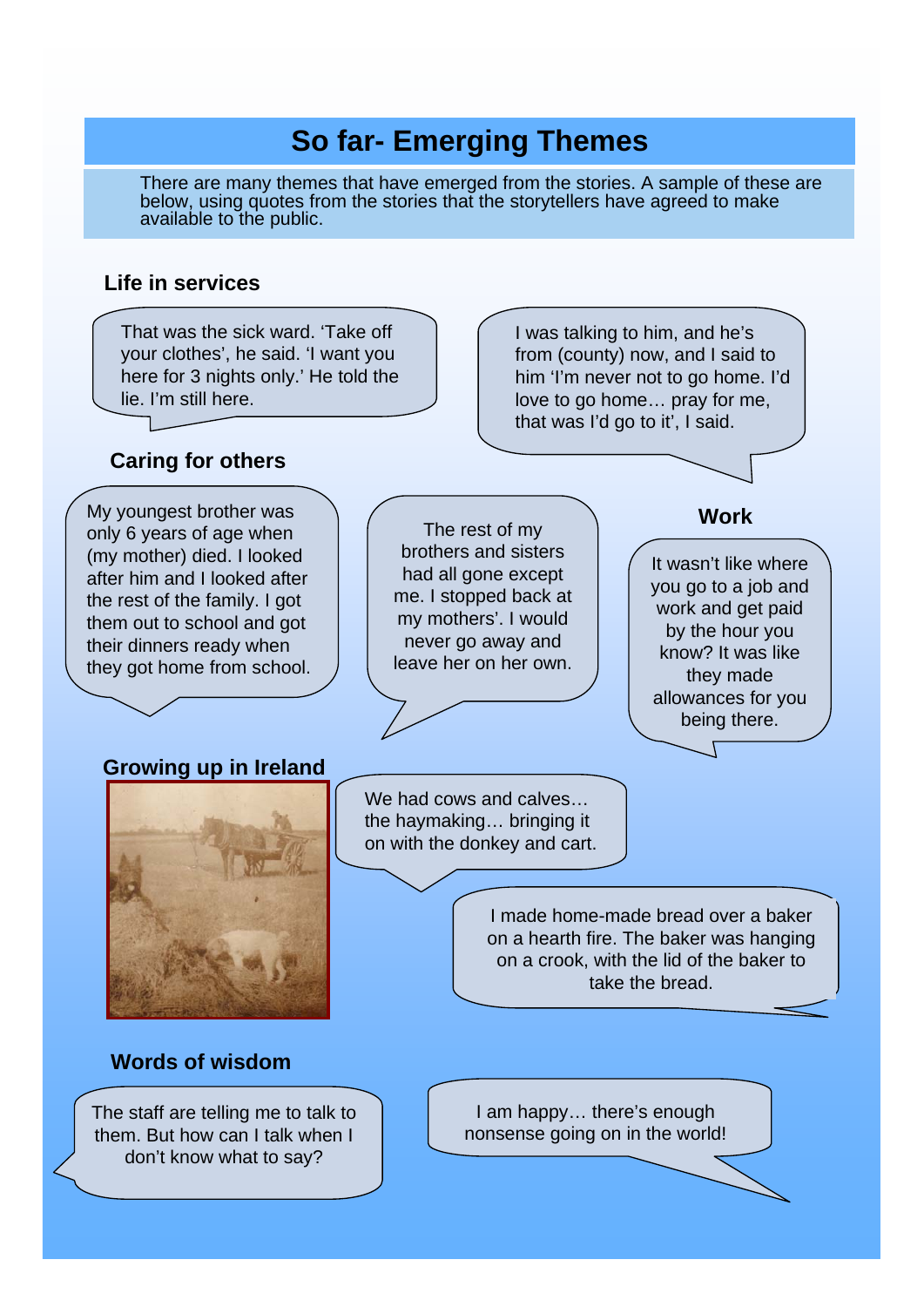**National Family Study: A Participatory Action Research (PAR) Initiative involving family members of people with intellectual disabilities in Ireland**

## **Why?**

- To know what life is like for families of persons with intellectual disabilities.
- To enable human services to move *from giving service,* to *being of service to* families and persons with intellectual disabilities.

## **What?**

- **Documentation of what life is like for families** across the life span.
- Recruitment and training of family members to be co-researchers.
	- Collaborative process
	- **Filling the gap between researchers and** people with intellectual disabilities and their families

## **How?**

 70 family members took part in focus groups.

**44** family members participated in training workshops on how to facilitate a focus group as co-researchers.

 Four mothers and one father cofacilitated seven focus groups with NIID researchers



#### **FOCUS GROUPS WERE HELD IN THE FOLLOWING CITIES & TOWNS:**

**Charleville Clonakilty** Drogheda Dublin

Ennis Kildare Kilkenny Rosslare **Westport** 

## **So far- Emerging Themes**

 $\bigstar$ 

- **The family member with intellectual** disabilities is in good health.
- There are opportunities for the family member to develop friendships and relationships.
- There is adequate support and intervention for the family member with challenging behaviours.
- **The family member is achieving the** best in life.

**Family life is GOOD when:** We have just been a very fortunate family that his health is good. So we're blessed and fortunate (…).

> I felt it was important for her (daughter) to have friends with Down Syndrome as well.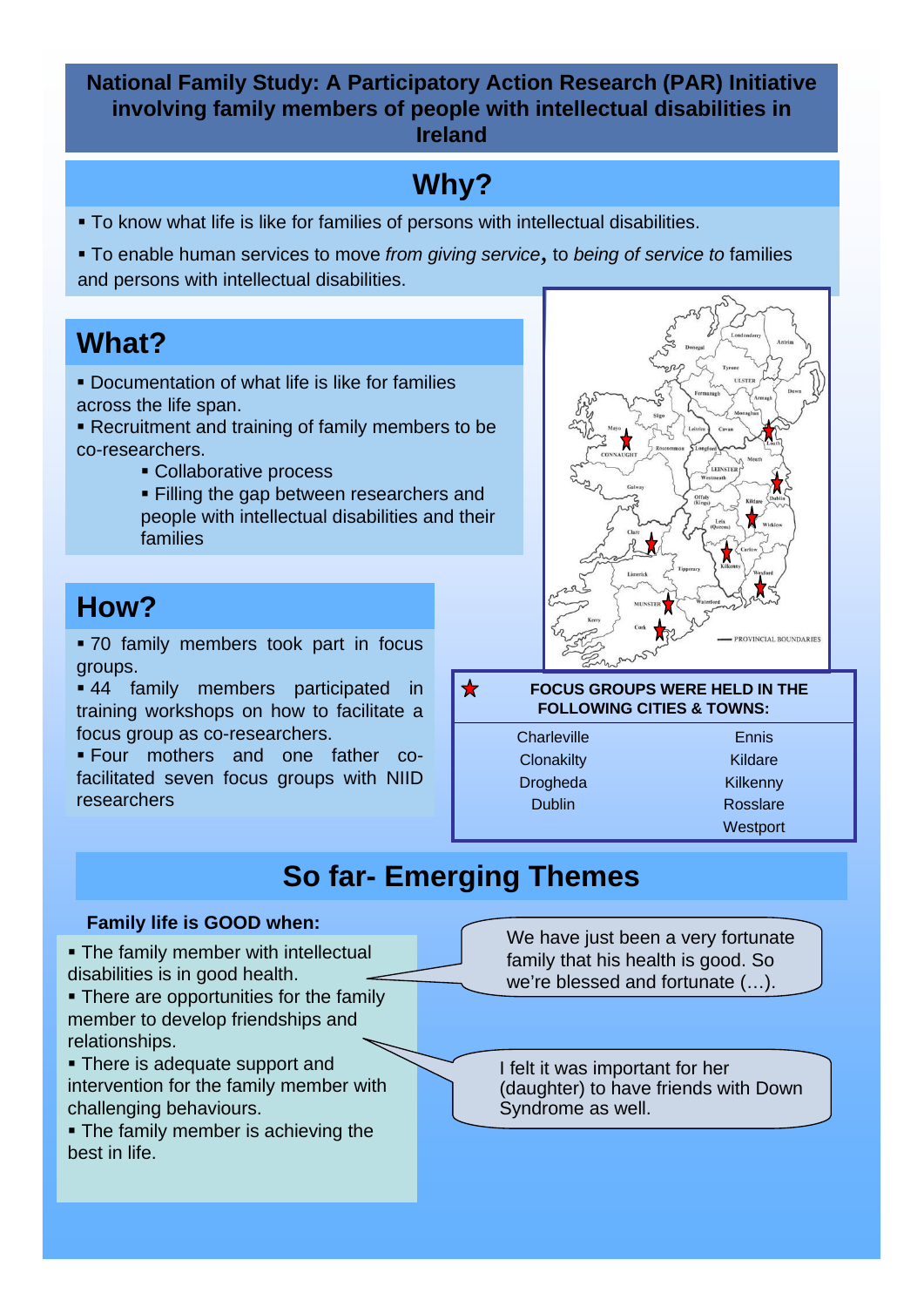#### **But… family life is NOT SO GOOD when:**

**Service providers and the wider community** have negative attitudes, perceptions, and beliefs about disability.

**Families have negative experiences with** service providers and service systems.

- **There is lack of adequate supports:** 
	- Lack of information on entitlements.
	- Inappropriate service settings.
	- Lack of respite care.
	- Reliance solely on informal parent networks having to continually advocate.

There is very little difference between children with learning disabilities, all children are the same. It's only as they become adults there is this huge difference

The biggest difficulty is the fact that you are thrown into this system when your child is born and nothing prepares you for the system (…).

## **Call for action in their words**

Your time is taken up looking after the child and yet you have to go fight for every service you want.

**1. Empower parents to form reliable alliances with service professionals and service systems**

#### **2. Develop nationwide parent to parent networks**

Down through the years I had the most extraordinary friends with people with disabilities and their families. They're absolutely marvellous.

You do just find it randomly you know … when under severe pressure ..you're told that you could have this or you could have that.

**3. Streamline dissemination of information on entitlements**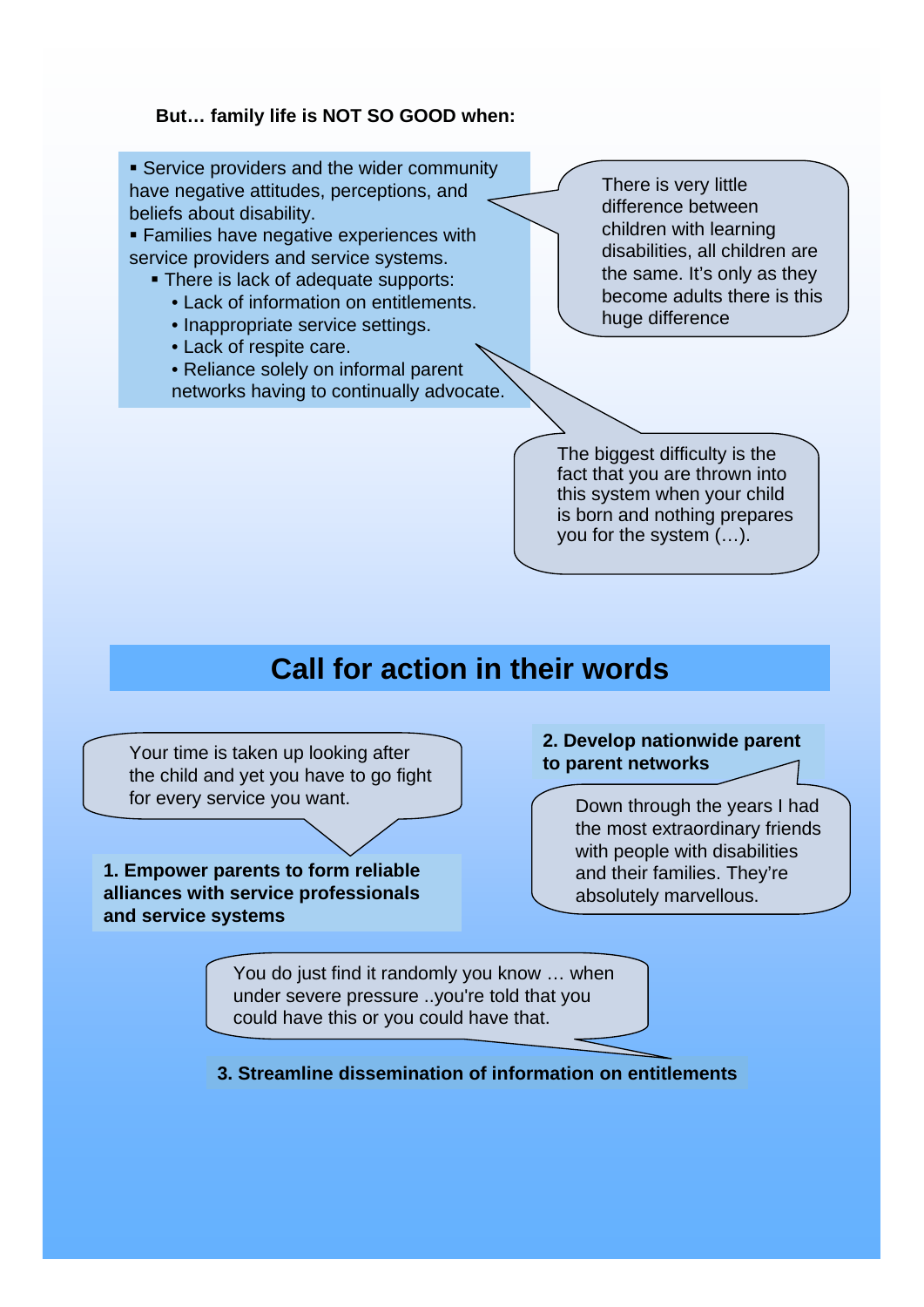## **NIID RESEARCH DISSEMINATION**

### **LIFESTORIES PROJECT**

**The Garden Story** and **Brian and Joe's Coffee Shop** are available for purchase at  $66$  each or  $610$  for both from the [Research Office](mailto:curtisr@tcd.ie), NIID.







## **The Anti-Bullying Group**



People with intellectual disabilities talk about bullying behaviour

#### **'RESPECT FOR ALL – THE WAY WE WORK'**

"People feel listened to…it's user led. Disabled people helping as opposed to 'experts'. We provide a place for people to truly express themselves. A 'safe place' because the group is not attached to a service.



**[Anti-Bullying Group Wins Poster Prize at the IASSID World](http://www.tcd.ie/ciid/news/poster-win-in-Cape-Town.php)  [Congress in Cape Town](http://www.tcd.ie/ciid/news/poster-win-in-Cape-Town.php)**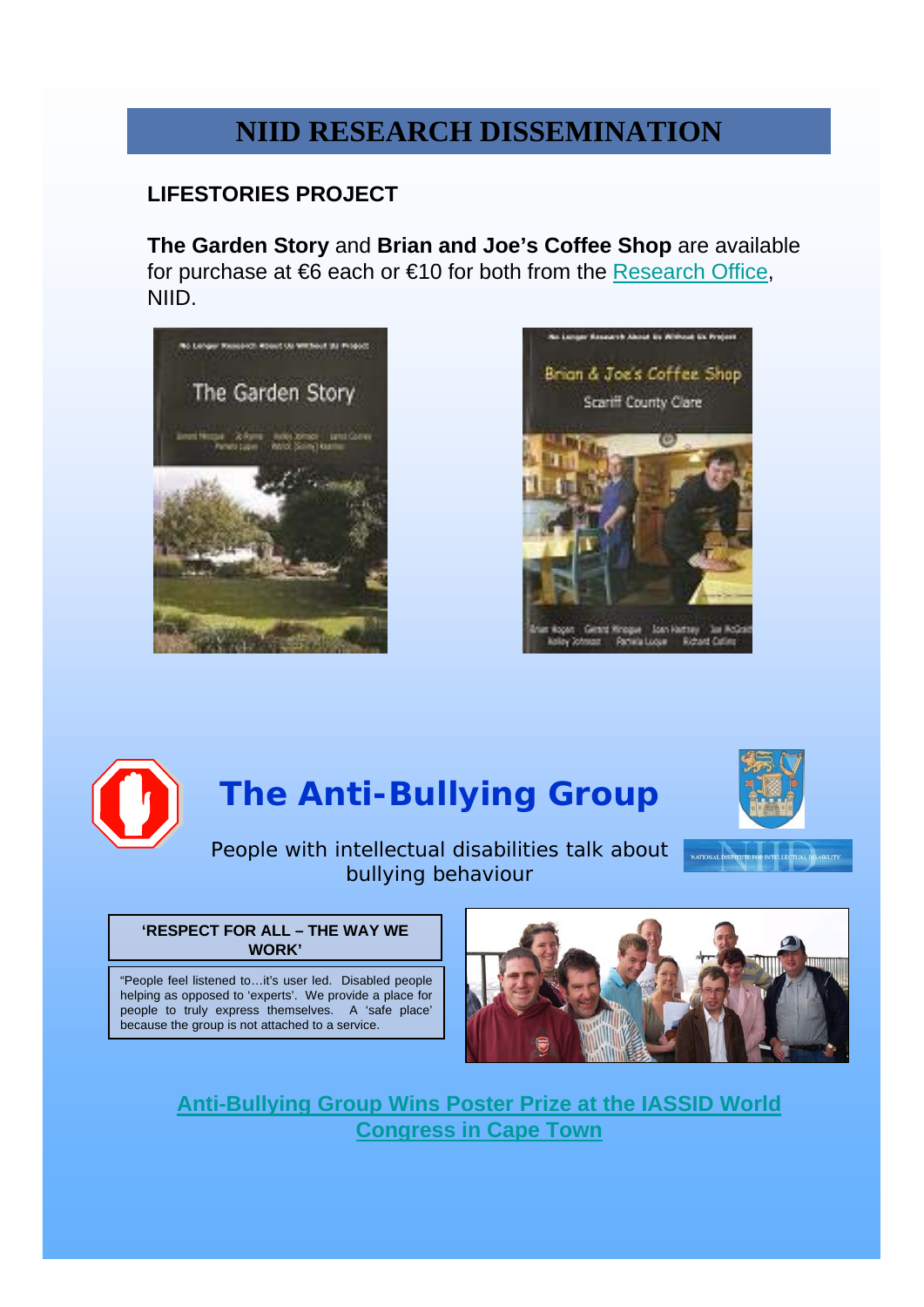### *Announcing* **A 3-Day Summer School Inclusion through Education, Research and Advocacy** *Hosted by*

The National Institute for Intellectual Disability (NIID) & NIID Alumni

TrinityCollege Dublin

9.30am to 4.30pm, from Monday 27<sup>th</sup> to Wednesday 29th July 2009

Arts Building, Trinity College Dublin

#### *Keep these dates free*

The *Three Day Summer School* is aimed at providing a forum where issues of inclusion can be discussed, Â debated and experienced with the support of facilitators who are open to share their experience on:

**professionals partnering with families**

**school based inclusion and transition strategies from school to community early childhood intervention, specifically associated with social competence and literacy expressive arts** <sup>k</sup> **mass media** <sup>k</sup>

#### **sports activities** <sup>k</sup>

.

- The Summer School is a series of three day workshops. Participants will spend three days with the same facilitators to deepen their knowledge and skills in a particular area. Accommodation is available at Trinity College.
- <sup>k</sup>Past and present students of the Certificate in Contemporary Living (CCL) would welcome community members to these workshops.

#### **Facilitators of the 3 Day Workshops**

**Professors Rud and Ann Turnbull from the Beach Centre, University of Kansas, Laurence** will describe how alliances between individuals with disabilities, their families, and their service providers can facilitate adult lives characterised by valued relationships, economic control over resources, and self-determination.

**John Kubiak, NIID, Trinity College Dublin** will present a variety of **workshops** on the **expressive arts.** <sup>k</sup>

- **Professor Mary Falvey and Dr Richard Rosenberg, California State University, Los Angeles** will present on **school based inclusion** and **transition strategies.**
- **Niamh Lally, NIID, Trinity College Dublin** will introduce participants to a range of **Gaelic sports activities.**
- **Professor Susan Ryan, University of Vermont** will focus on early intervention as it relates to **social emotional competency** and **literacy** for children with developmental delays in the early years.
- **Irene Clark, Artist, Melbourne, Australia** will provide **an introduction to portrait painting** and **other forms of expression in painting.**
- **Deborah Espiner, University of Auckland and Ray Murray, NIID, Trinity College Dublin** will present on what constitutes **personalisation** and its implications for **person centred planning** and **practice.**  A variety of planning strategies will be demonstrated.
- **Minerva Rivas, NIID, Trinity College Dublin** will present on **how to communicate with the media** when **advocating for change.** <sup>k</sup>

The programme will be available in mid April with more information Each day will begin with a plenary session from one of the International Presenters

Cost for the 3 day workshop is **E250.** Students or those in receipt of benefits /Disability Allowance is E**150** For further information please contact: Ailish Kennedy, NIID. Ph: +353 (0)1 896 3885 or akenned@tcd